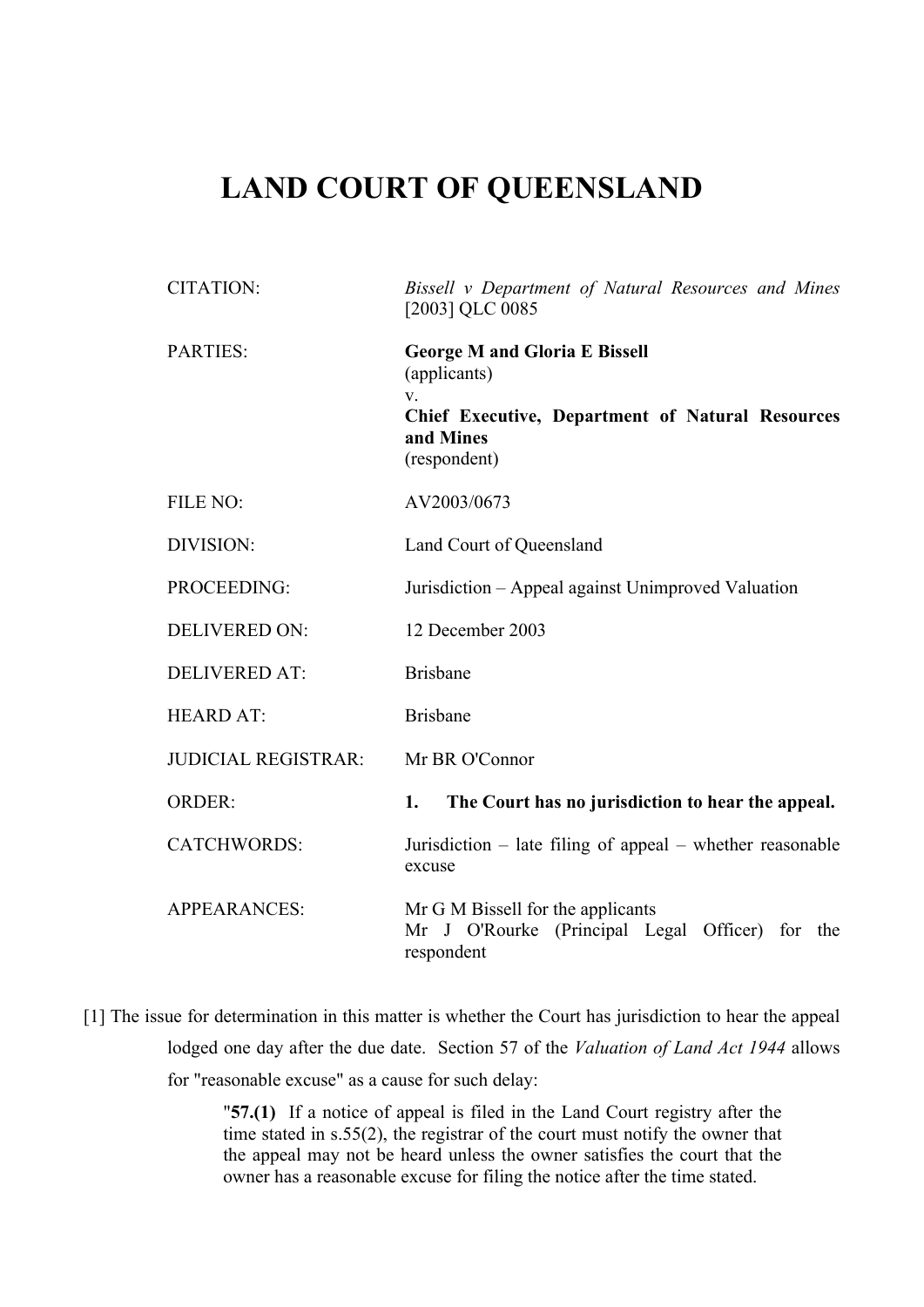## *Example of 'reasonable excuse' -*

The notice of the chief executive's decision or the notice of appeal was lost or delayed in the ordinary course of post."

The question then is whether the explanation for the late lodgment advanced by the appellant falls within the term "reasonable excuse" as interpreted by the cases, particularly those since the introduction of s.57 as amended in 2000.

[2] The authorities on the term "reasonable excuse" or similar expressions are usefully collected in the decision of the Land Court in *Anthony v. Chief Executive, Department of Natural Resources*, 10 November 2000. In essence, the authorities establish that the excuse must be "substantial" and "what one is looking for is some cause which a reasonable man would regard as sufficient a cause, consistent with a reasonable standard of conduct, the kind of thing which one might have expected to delay the taking of action by a reasonable man".

## **Background:**

- [3] The prescribed time for lodging this appeal expired on 2 September 2003. Mr and Mrs Bissell's Notice of Appeal was received by post in the Court Registry on 3 September 2003 having been postmarked on 2 September 2003. These dates reveal a period of one day exceeding the due date.
- [4] Mr Bissell gave oral evidence in this matter. His explanation for late lodgment was that he posted the appeal notice at (Central) GPO at 2.00 p.m. on 2 September 2003 with the expectation that it would be delivered to the Land Court (located within the CBD) by close of business that day. He refers to his business experience in past years where a letter so posted would be placed in a PO Box at Central GPO or delivered to a CBD business address that day of posting.
- [5] The circumstances of the present case are somewhat different to the past practice to which Mr Bissell refers. The Land Court PO Box is not Central GPO, but rather George Street Post Shop; and the address on the envelope posted by Mr Bissell was to that PO Box, not to the Land Court street address of 40 Tank Street, Brisbane.
- [6] Further, it appears the former practice with which Mr Bissell was familiar no longer operates. Mr Bissell was given leave by the Court to make further inquiries of Australia Post as to current practice. He subsequently provided to the Court a written outline of this practice. Apparently mail now posted at Central GPO is automatically taken to either Underwood or Northgate Mail Centres for postmarking and subsequent despatch to all post offices. If a sender makes a special request at the GPO counter, separate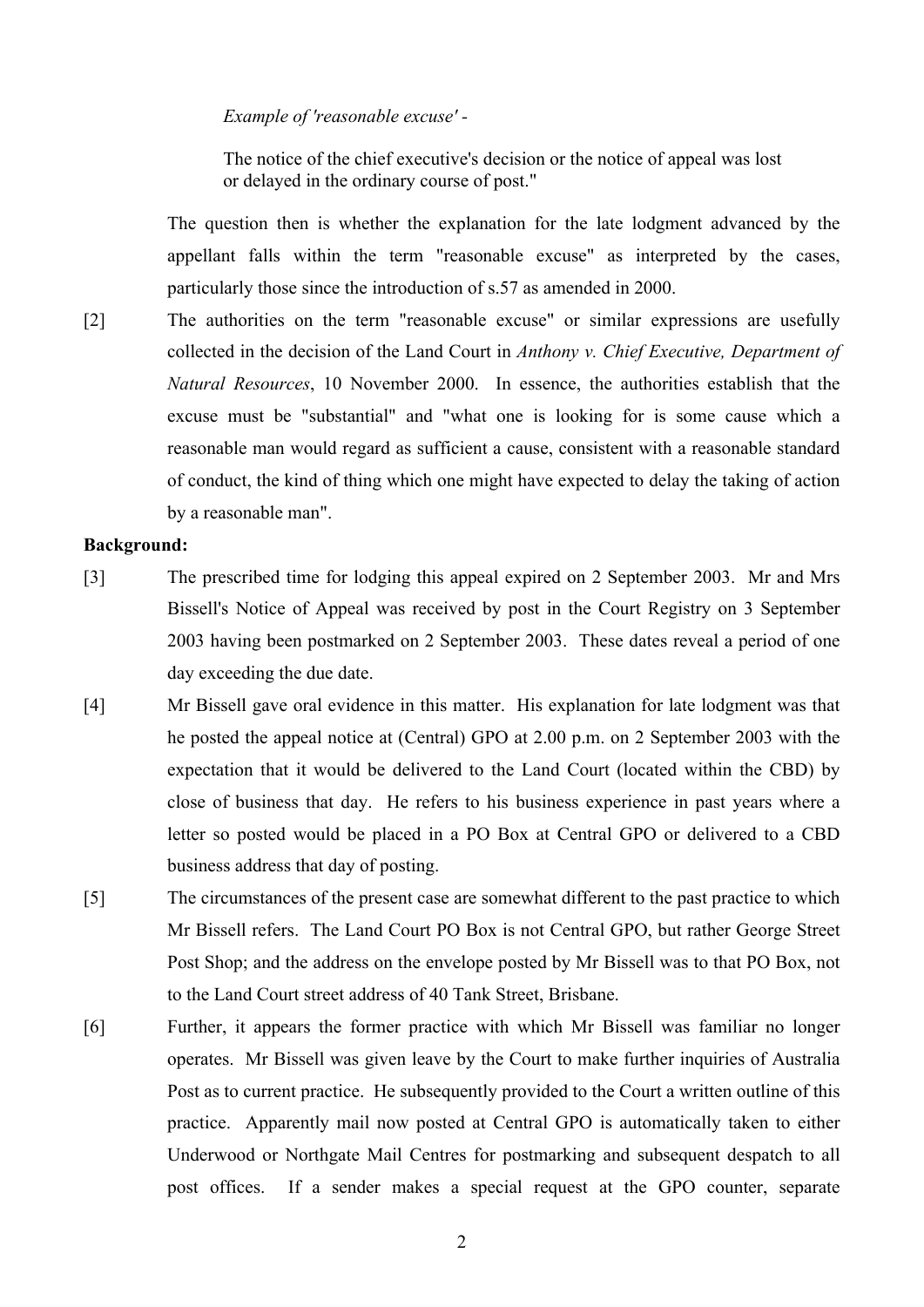arrangements can then be made for a letter to be then placed in a Central GPO mailbox. (Mr Bissell did not so request and action would not have been possible anyway, given the Land Court post box at George Street).

- [7] The present practice then results in a letter posted at 2.00 p.m. in Central GPO going to, say, Underwood, being postmarked at 6.00 p.m. there and then placed in the George Street post box the following morning. It is then collected by the responsible Land Court officer later that day. This would seem to be the normal current standard for mail within the CBD or even perhaps the wider Brisbane region.
- [8] The test for reasonable excuse in the decided cases adopts the position of a reasonable man, not someone with any special individual knowledge of the practices which may have been adopted in the past, but have not so operated for some time. Further, as discussed above, the past practice would probably not have seen the appeal notice delivered to the George Street Post Shop on the day of posting at the Central GPO.
- [9] I have some sympathy with Mr Bissell's position and realise how he may have been mistakenly relying on his long-term business practice. He was merely one day late. However, the appeal time is fairly generous at 42 days (28 day limits apply to most other Court areas) and consistency needs to be maintained in the reasons in the decided cases on jurisdiction. The Department looks to the Court for such guidance in future cases.
- [10] I suppose the key question in the present case is really this: would a reasonable person posting a letter at Central GPO at 2.00 p.m. expect it to be delivered to a PO Box in another Central Brisbane location and collected by the addressee in normal course of business the same day? Considering the evidence and submissions from both sides, I conclude that such a reasonable person would not. The following day would seem to be normal course of post on these facts.
- [11] As I pointed out to Mr Bissell at the jurisdiction hearing, he will have a chance to redress any valuation error in the next period (Brisbane City Council area is presently valued annually). This October 2003 figure will be based on market evidence available and relativity with nearby properties. The fact that the 2002 issued figure was not altered would not seem crucial to any appeal by Mr Bissell, particularly if the surrounding circumstances for non appeal are advanced.
- [12] Mr Bissell also stated in the jurisdiction hearing that nearby properties had been reduced on appeal, but his not so. Despite this present decision on jurisdiction by the Court, the Department may still wish to review this consistency between Mr Bissell's property and those he mentions, if it has not already done so. Any amendment to the 2002 valuation

3